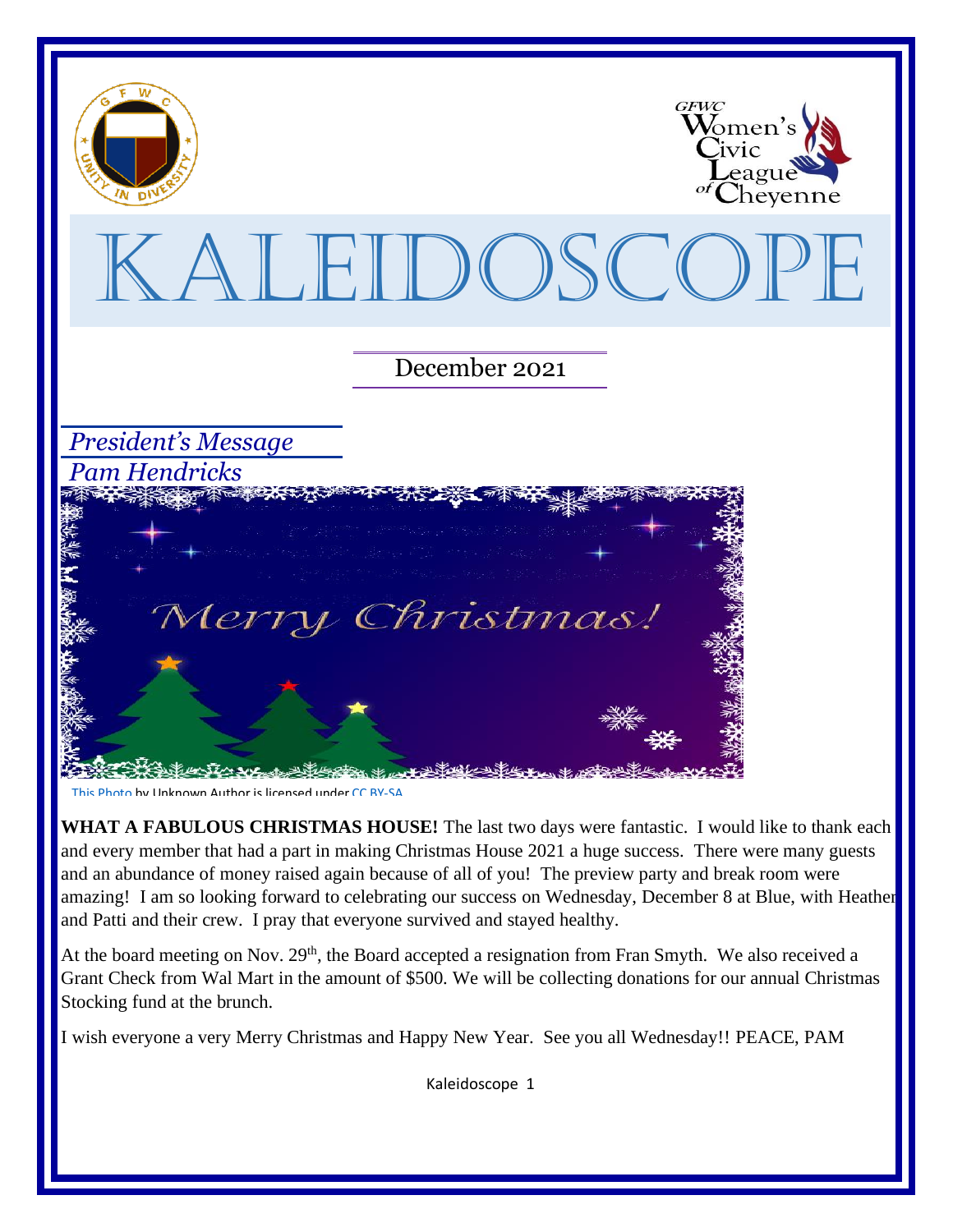

## *Corresponding Secretary* **Brenda Hart**

November Correspondence

- Sympathy: Mona Coler
- Thinking of You: Julia Burke
	- Valarie Finch

Kristin Voycheske

# *Second Vice-President*

*Lucy Pauley*

.



Christmas Brunch, Wednesday December 8<sup>th</sup>, social hour at 9 and brunch at 10, located at Blue Credit Union, 2401 Pershing. If you didn't sign up give Lucy a call and she may still have some slots.

#### **YEARBOOK CHANGES**

# **Yearbook Updates/Corrections for 2021-22**

Nancy Black-Campbell's new address is 4704 Storm Ct., 82009

Joanne Mill's new address is 2350 Limon Dr. #118, Ft. Collins, CO 80525

Add *Lifetime Member* to Mary Weppner's address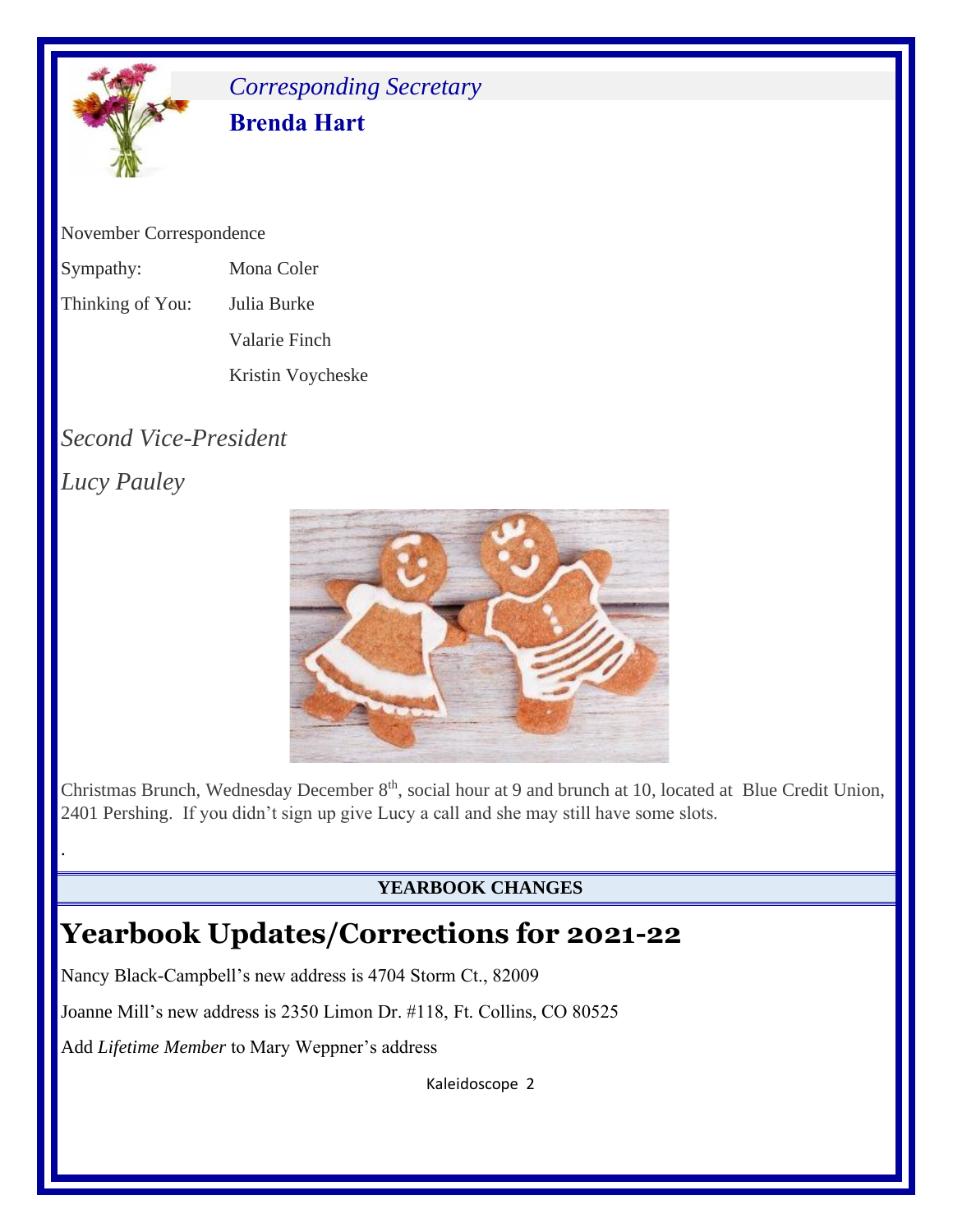Remove Joyce Bailey as Administrative Assistant under Christmas House information

Joyce Bailey e-mail address joyce.bailey33@gmail.com

Jennifer McLaughlin's email address should be [jennbillmc83@gmail.com](mailto:jennbillmc83@gmail.com)

Valarie Finch's email address changed to [vfinch@carpetonecfi.com](about:blank)

Robin Truax's email address should be [robint516@yahoo.com](about:blank) there's a "t" in there

Julie Fleming 8508 Granada Trail Chey WY 82009 cell: 404-281-3530 birthday: Dec. 22 email: [julie@juliefleming.com](mailto:julie@juliefleming.com)

Keri Anne Simalek (spouse Gregory Walling) 303 Arkel Way Chey WY 82007 home: 307-426-4143 cell: 573-714-5883 birthday: Dec. 22 [email:keriannesmialek@gmail.com](mailto:email%3Akeriannesmialek@gmail.com)

Delete:

Sue Bernard, Active Member Bev Havens , Active Member Marsha Tempte, Active Member Fran Smyth, Active Member

#### **YOUTH AND FAMILY SERVICES**

Thank you for your wonderful support for the Youth and Family Services Committee 's recent stuffed animal project. Your generosity provided Toys for Tots with 53 stuffed animals. They will be used to provide enjoyment for youngsters in our community! Keep up the great support of our organization. Judy Lissman.

#### **SPECIAL NEEDS**

The Special Needs Committee reminds you to bring your gift tags and purchases to the Brunch. If you aren't going to the Brunch Lucy will pick it up if you give her a call at 631-3611. We appreciate all who took tags. The presents don't have to be wrapped; the committee can do the wrapping. Please attach the gift tag to the present or gift card. Any questions contact Lucy Russell or Cheryl Hubbard.

**We will not be collecting Peanut Butter and Jelly at this meeting. In November we collect 99 pounds.**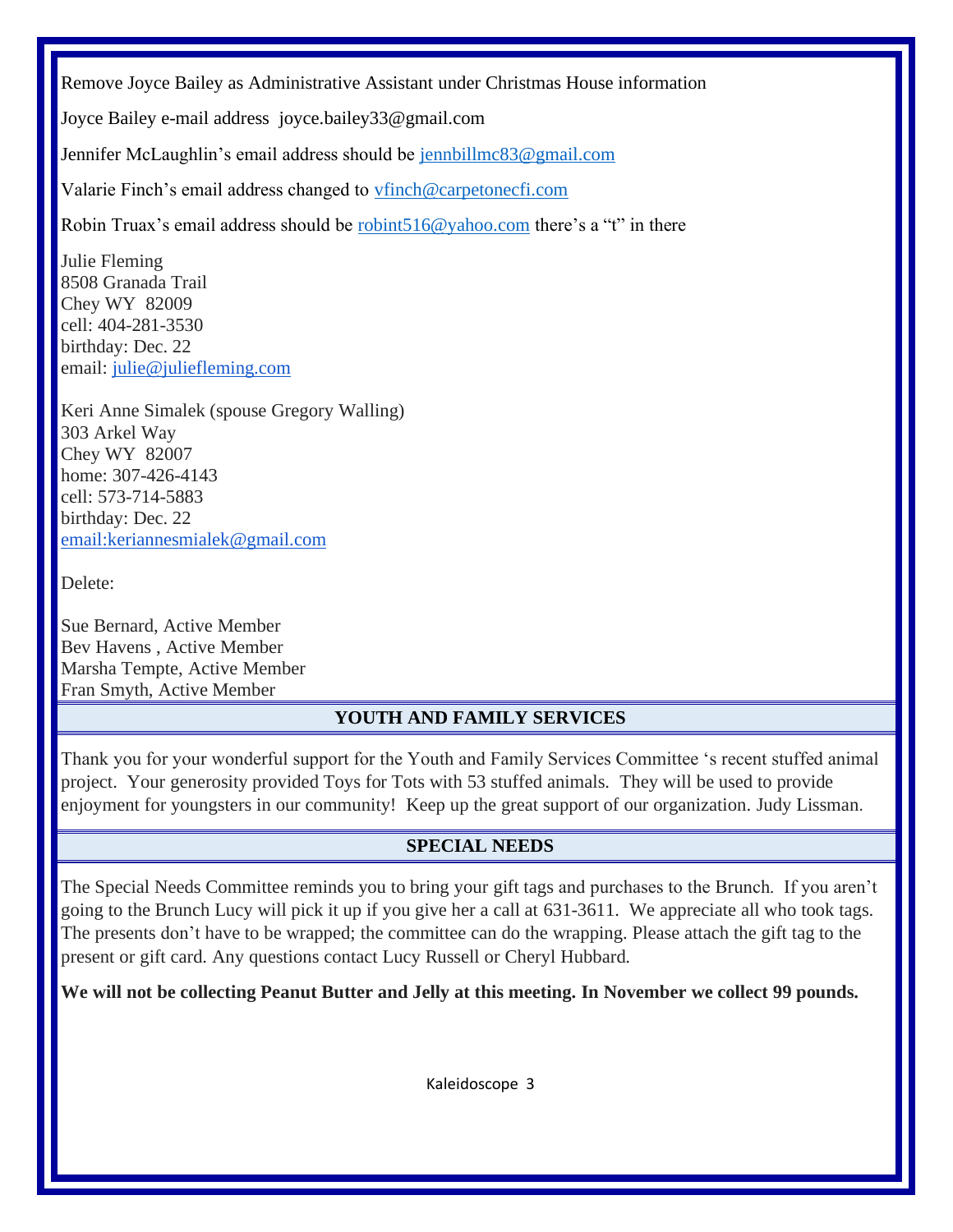**ESO**

The Book scheduled for January is Cilka's Journey by Heather Morris. Meeting is at 9:15, Barnes and Noble, on January 24<sup>th</sup>.

#### **GFWC-WYOMING**

Congratulations on what appeared to be a fantastic Christmas House – it was beautiful! GFWC Headquarters are now ready for the holidays as well. As most of us are unable to attend in person, they have prepared a video tour again this year so everyone can enjoy it. It will be available from 5pm Dec  $15<sup>th</sup>$  through noon on December 31 and can be viewed at your leisure by registering through the Member Portal (it is free). The Clubwoman Magazine is now also free and available through the Member Portal in the Digital Library under "C". If you are still having trouble getting into the Portal – the staff at Headquarters has been very helpful!

On behalf of the GFWC Wyoming Board of Directors, I would like to wish each of you a very special holiday season and a merry Christmas filled with fun, family, friends, and faith. Nancy

#### **ENVIRONMENT COMMUNITY SERVICE**

Tis the Season! Finding strings of Christmas lights with too many bulbs not working? Changing your decorating lighting style?

There are a lot of materials inside a set of Christmas lights that contribute to making the season bright. Holiday light strings contain plastic, glass, copper, even lead and other materials which can harm the environment. When disposing of holiday lights in the trash, they will sit in the landfill for years.

Give your unwanted Christmas lights to Phyllis, working or not working, with or without bulbs, and she'll get them to a recycling facility and keep them out of our landfill!

Phyllis Salzburg, Chair